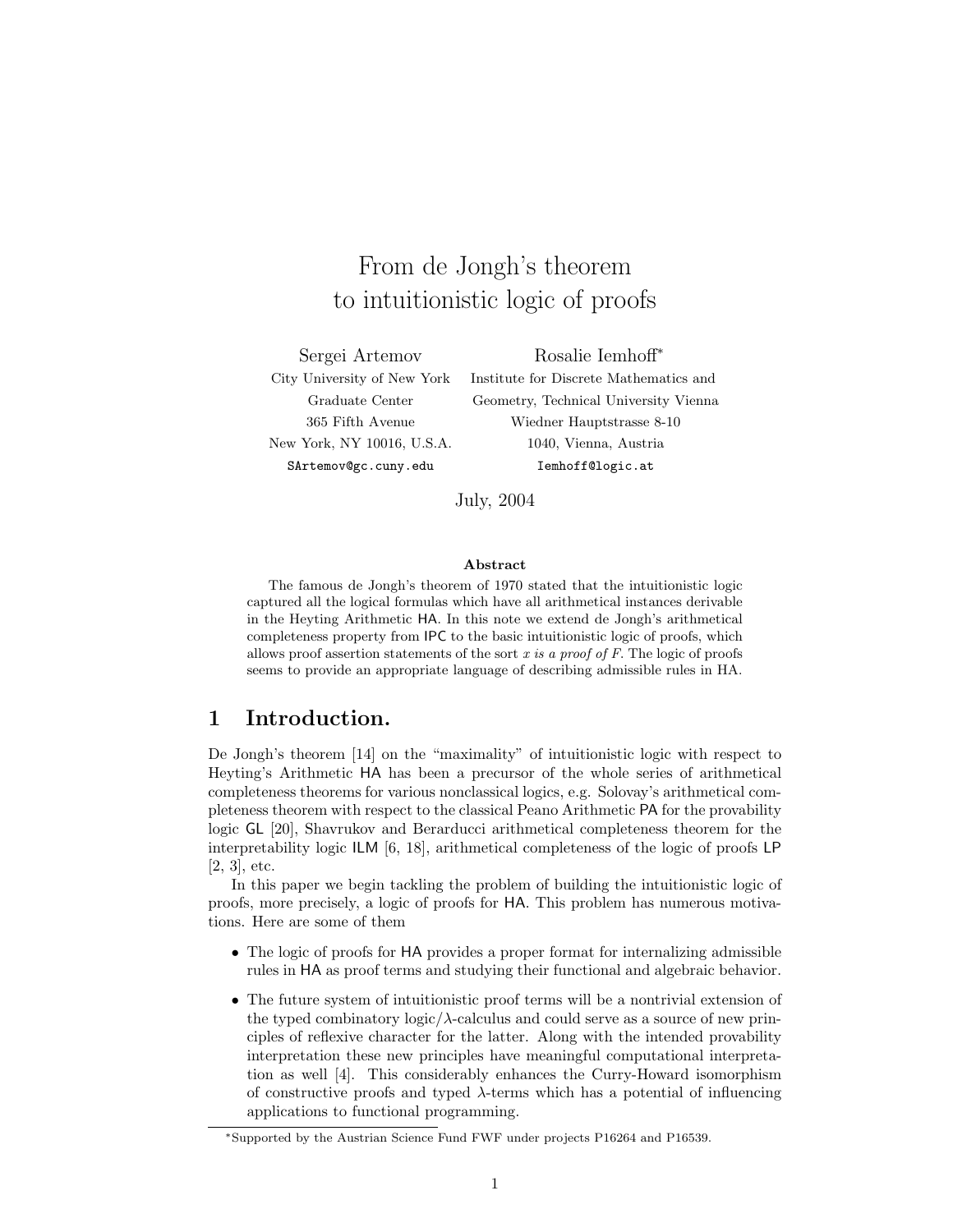• The intuitionistic logic of proofs provides a more expressive version of the modal λ-calculus [7, 15, 16] which also has interesting applications.

There are two distinct parts of the problem of building the intuitionistic logic of proofs. Firstly, one has to answer the question about propositional logical principles that axiomatize HA-tautologies in the propositional language enriched by new atoms  $u : F$  denoting u is a proof of F without any operations on proof terms, i.e. when  $u$  is a variable. The resulting *Basic Intuitionistic Logic of Proofs*, iBLP, reflects purely logical principles of the chosen format. Secondly, one has to pick appropriate natural systems of proof terms and study versions of the intuitionistic logic of proofs corresponding to there versions. In this paper we will concentrate on solving the first of the above problems and discuss the second one in section 4.

This paper combines technique and results by de Jongh [14], Smorynski [19], de Jongh and Visser work on a basis for admissible rules in IPC (circa 1991, cf. [11]), Artemov & Strassen [5] and Artemov [1], Ghilardi [8], Iemhoff [10, 12, 13].

# 2 Preliminaries.

The language of the basic logic of proofs consists of the usual language of propositional logic (with  $\perp$ ) plus proof variables  $u, v, w, \ldots$  Using u to stand for any proof variable and  $p$  for any propositional variable, the formulas are defined by the grammar

$$
A \equiv_{def} p \mid A_1 \rightarrow A_2 \mid A_1 \wedge A_2 \mid A_1 \vee A_2 \mid u:A.
$$

 $\neg A$  is defined as  $A \to \bot$ . An *atom* is a propositional variable or a formula of the form  $u : F.$  A *literal* is an atom or the negation of an atom. Note that we can consider the language of the basic logic of proofs as a propositional language in which some propositional variables,  $u : A$ , are labelled by a formula in the language. When we write a formula in the context of IPC, e.g. in expressions  $\nvdash_{\mathsf{IPC}} A$  or  $\vdash_{\mathsf{IPC}} A$ , A should be interpreted as a propositional formula in the way just explained. Subformulas are defined as usual, with the extra clause that  $u:A$  and subformulas of A are subformulas of u:A. We adhere to the convention that "u" and "¬" bind stronger than " $\wedge$ ", " $\vee$ ", which bind stronger than " $\rightarrow$ ".

**Definition 1.** A proof predicate is a primitive recursive formula  $Prf(x, y)$  such that for every arithmetical sentence  $\varphi$ 

 $HA \vdash \varphi \Leftrightarrow \text{ for some } n \in \omega \quad Prf(n, \lceil \varphi \rceil) \text{ holds}^1.$ 

Definition 2. An *arithmetical interpretation* <sup>∗</sup> has the following parameters [1, 5].

- 1. a proof predicate  $Prf(x, y)$ ,
- 2. a mapping of propositional variables  $p$  to sentences  $p^*$  of HA,
- 3. a mapping of proof variables u to natural numbers  $u^*$ .

The arithmetical interpretation  $F^*$  of a formula  $F$  is defined inductively

 $\perp^* := (0 = 1), \quad (A \to B)^* := A^* \to B^*, \quad (u : A)^* := Prf(u^*, \ulcorner A^{*} \urcorner)$ 

Naturally, an arithmetical interpretation of the iBLP-language can be considered as a special case of the arithmetical substitution in the language of IPC.

<sup>&</sup>lt;sup>1</sup>We omit bars over numerals for natural numbers  $n, \lceil \varphi \rceil$ , etc.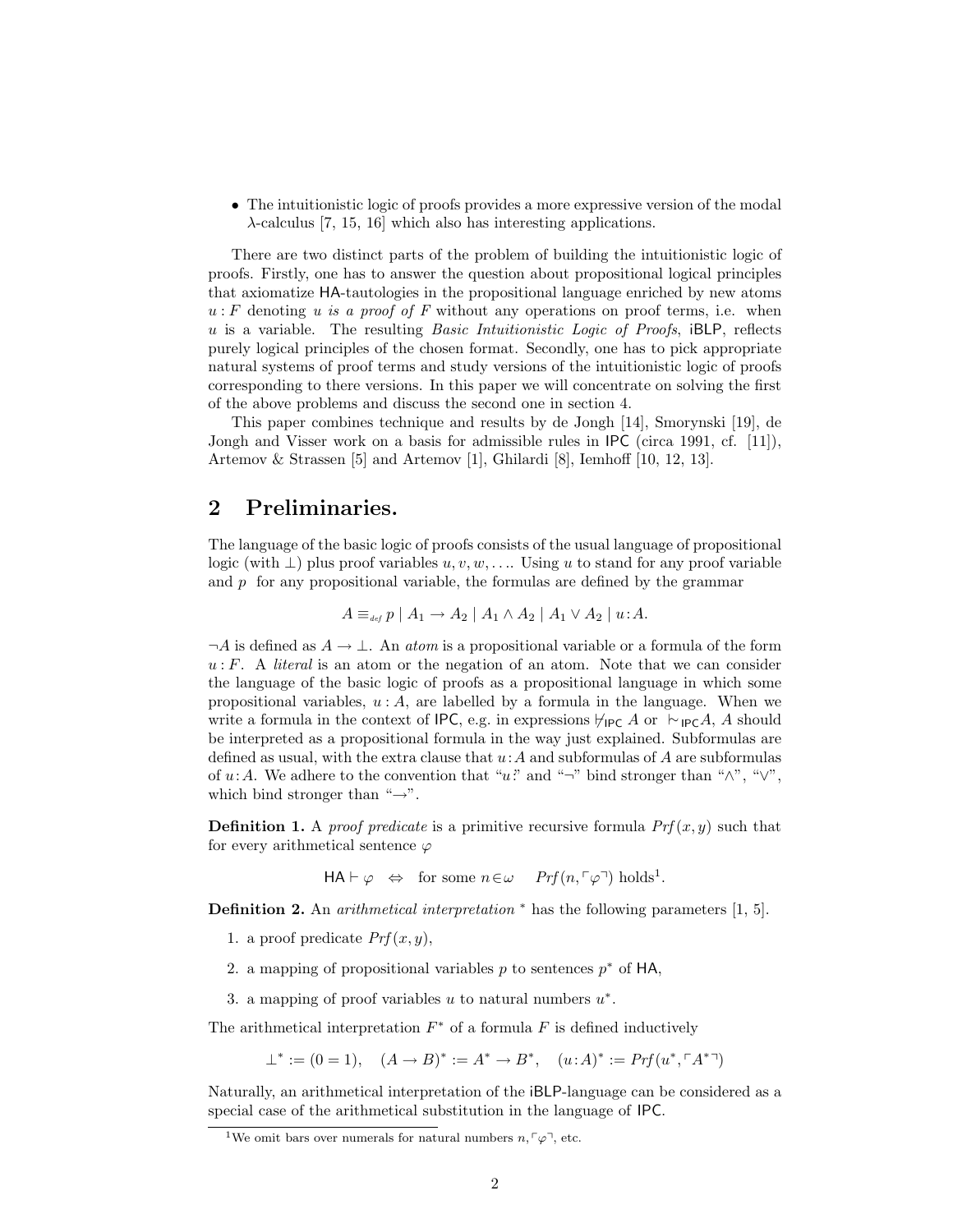## 2.1 Substitutions.

We will use two kind of substitutions. Substitutions of propositional formulas for propositional variables are denoted by  $\sigma$  or  $\sigma'$ . Substitutions of arithmetical formulas for propositional letters are denoted by  $\tau$  or  $\tau'$ . For a set of formulas  $\Gamma$  we write  $\sigma \Gamma$  for  ${\lbrace \sigma A \mid A \in \Gamma \rbrace}$ . If formulas in the language of iBLP are involved, these substitutions consider them as formulas in propositional logic in the way explained above, i.e. such that expressions  $u: A$  are treated as propositional variables. For example  $\sigma(u: A)$  may be any propositional formula, and  $\sigma(v:(u:p))$  bears no connection to  $\sigma(u:p)$  or  $\sigma p$ .

## 2.2 Admissible rules.

A *(propositional)* admissible rule of a logic L is a rule  $A/B$ , where A and B are propositional formulas, such that adding the rule to the logic does not lead to new theorems of L, i.e. for any substitution  $\sigma$  of formulas of L for propositional variables

 $\vdash_{\mathsf{L}} \sigma A$  implies  $\vdash_{\mathsf{L}} \sigma B$ .

We write  $A \vdash_L B$  if  $A/B$  is an admissible rule of L. The rule is called *derivable* if  $\vdash_L A \to B$  and nonderivable if  $\nvdash_L A \to B$ . We say that a collection R of rules is admissible for  $L$  if all rules in  $R$  are admissible for  $L$ .  $R$  is derivable for  $L$  if all rules in R are derivable for L. We write  $A \vdash^R_L B$  if B is derivable from A in the logic consisting of L extended with the rules R, i.e. if there are  $A = A_1, \ldots, A_n = B$  such that for all  $i < n$ ,  $A_i \vdash_L A_{i+1}$  or there exists a  $\sigma$  such that  $\sigma B_i/\sigma B_{i+1} = A_i/A_{i+1}$ and  $B_i/B_{i+1} \in R$ . A set R of admissible rules of L is a basis for the admissible rules *of* L if for every admissible rule  $A \vdash_{\mathsf{L}} B$  we have  $A \vdash_{\mathsf{L}}^R B$ .

Definition 3. The basic intuitionistic logic of proofs, iBLP, consists of the following axioms

> A1 Theorems of IPC  $A2 \quad u: F \to F$ A3  $u\!:\!F\vee \neg u\!:\!F$ A3  $u: F \vee \neg u: F$ <br>  $A4 \wedge_{i=1}^{n} (u_i: F_i) \rightarrow G$  for  $F_i, G$  such that  $(\bigwedge_{i=1}^{n} F_i) \vdash_{\mathsf{HA}} G$ R1 Rule Modus Ponens

Note that in A4 the  $F_i$  and G are considered as propositional formulas, see the remarks about this at section on substitutions.

As it follows from well-known results by Rybakov [17] and Visser [21], the predicate  $F \vdash_{\mathsf{H}\mathsf{A}} G$  is decidable, hence axioms of iBLP constitute a decidable set of formulas.

#### Proposition 1. iBLP is sound for HA.

Proof. It suffices to show that for any arithmetical interpretation  $*$ , for all instances A of one of the axioms,  $A^*$  is provable in HA. We only treat the case that A is an instance of A4 and leave the other cases to the reader. Thus A is of the form an instance of A4 and leave the other cases to the reader. Thus A is of the  $\bigwedge_{i=1}^n (u_i : F_i) \to G$  for some  $F_i$  and G such that  $(\bigwedge_{i=1}^n F_i) \vdash_{\mathsf{IPC}} G$ . Whence  $A^*$  is

$$
\bigwedge_{i=1}^{n} Prf(m_i, F_i^*) \to G^*,
$$

where  $u_i^* = m_i$ . Since *Prf*, being a primitive recursive predicate, is decidable in HA, either  $HA \vdash Prf(m_i, F_i^*)$  for all  $i \leq n$ , or  $HA \vdash \neg Prf(m_i, F_i^*)$  for some  $i \leq n$ . In the last case it follows immediately that  $A^*$  is provable in  $HA$ , as in this case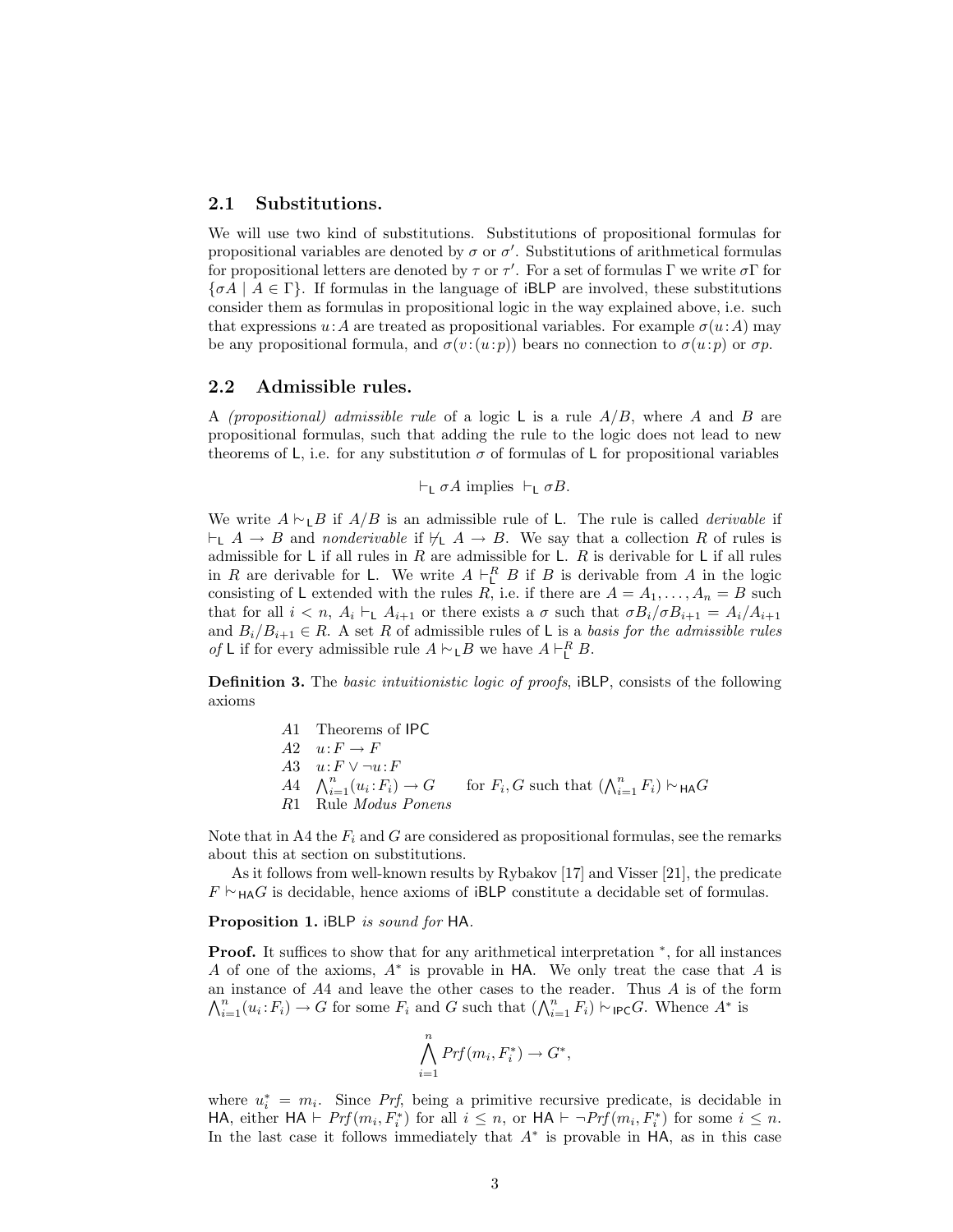$HA \vdash \neg \bigwedge_{i=1}^{n} Prf(m_i, F_i^*)$ . We consider the first case. As HA is sound this implies  $H A \rightharpoonup \gamma_{i=1}$   $Frj$  ( $m_i, r_i$ ). We consider the first case. As  $H A$  is sound this implies<br>that  $H A \rightharpoonup F_i^*$ , for all  $i \leq n$ . The fact that  $\bigwedge_{i=1}^n F_i \rightharpoonup_{H A} G$  means that for all ariththat  $AR \nightharpoonup F_i$ , for an  $i \leq n$ . The fact that  $\bigwedge_{i=1}^n r_i \sim_{HAG}$  means that for an arithmetical substitutions  $\tau$ ,  $HA \vdash \bigwedge_{i=1}^n \tau F_i$  implies  $HA \vdash \tau G$ . As explained above, in the context of propositional logic an arithmetical interpretation can be considered as the context of propositional logic an arithmetical interpretation can be considered as<br>an arithmetical substitution. As we have  $HA \vdash \bigwedge_{i=1}^{n} F_i^*$ , this therefore implies that  $HA \vdash G^*$ , and hence  $A^*$  is provable in HA also in this case.

In Section 3 we will show that iBLP is also complete for HA. First, we present a more transparent axiomatization of iBLP by giving a simple axiomatization of A4. This axiomatization is given in terms of so-called Visser's rules  $V_n$  that are defined as follows.

**Definition 4.** For A of the form  $(A_0 \to A_{n+1} \lor A_{n+2})$ , with  $A_0 = \bigwedge_{i=1}^n (A_i \to B_i)$ , we define

$$
A^V = \bigvee_{i=1}^{n+2} (A_0 \to A_i).
$$

Visser's rules  $V_n$  are defined as

$$
V_n \qquad \bigwedge_{i=1}^n (A_i \to B_i) \to A_{n+1} \vee A_{n+2} / \Big( \bigwedge_{i=1}^n (A_i \to B_i) \to A_{n+1} \vee A_{n+2} \Big)^V.
$$

We denote  $\{V_n \mid n \in \omega\}$  by V.

Note that for such A of the form

$$
\bigwedge_{i=1}^{n} (A_i \to B_i) \to A_{n+1} \vee A_{n+2}
$$

it classically holds that  $(A \to \bigvee_{i=1}^{n+2} A_i)$ , whence also  $A \to A^V$ . This in contrast to IPC in which this is not derivable. As was first observed by D. de Jongh and A. Visser, the rules  $V$  are admissible for IPC (cf. [11]). Whence they are non-derivable admissible rules of IPC. Thus  $A \vdash_{\mathsf{IPC}} A^V$ , while in general not  $A \not\models_{\mathsf{IPC}} A^V$ . Some well-known admissible rules are instances of Visser's rules, e.g. Harrop's rule

$$
\neg A \to B \lor C \vdash (\neg A \to B) \lor (\neg A \to C).
$$

Namely,  $(\neg A \rightarrow B \lor C)^V = (\neg A \rightarrow B) \lor (\neg A \rightarrow C) \lor (\neg A \rightarrow A)$ . Since  $(\neg A \rightarrow A) \leftrightarrow$  $\neg\neg A, (\neg A \rightarrow B \vee C)^V \leftrightarrow (\neg A \rightarrow B) \vee (\neg A \rightarrow C).$ 

Visser's rules provide an alternative axiomatization for iBLP in the following way.

**Theorem 1.** In the axiomatization of iBLP the axiom  $A4$  can be replaced by the axiom

$$
\bigwedge_{i=1}^{n} (u_i \colon F_i) \to G \quad \text{for } F_i, G \text{ such that } (\bigwedge_{i=1}^{n} F_i) \vdash_{\mathsf{IPC}}^V G.
$$

**Proof.** In [21] it is shown that the propositional admissible rules of HA are the same as the admissible rules of IPC. Whence A4 can be replaced by

$$
\bigwedge_{i=1}^{n} (u_i \colon F_i) \to G \quad \text{for } F_i, G \text{ such that } (\bigwedge_{i=1}^{n} F_i) \vdash_{\mathsf{IPC}} G.
$$

In [10, 11] it was established that Visser's rules form a basis for the admissible rules of IPC, i.e.  $\vdash_{\mathsf{IPC}}$  is equivalent to  $\vdash_{\mathsf{IPC}}^V$ . This proves the theorem.  $\Box$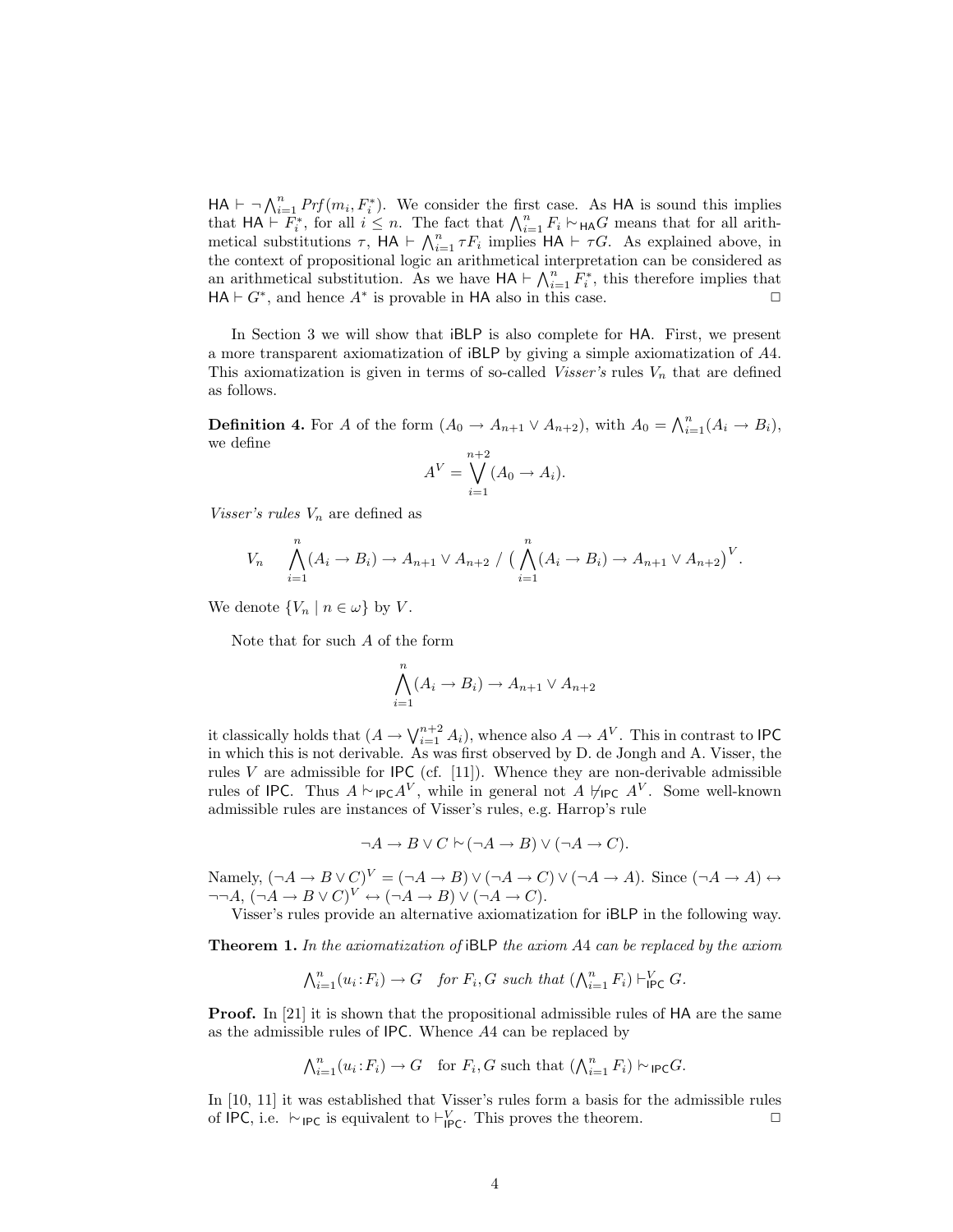## 2.3 Kripke models and the extension property.

Kripke models for intuitionistic propositional logic are defined as usual. We assume our models to be rooted. We say that two Kripke models are variants of each other when they have the same set of nodes and partial order, and their valuations agree on all nodes except possibly the root. Given Kripke models  $K_1, \ldots, K_n$ ,  $(\Sigma K_i)'$ denotes the Kripke model which is the result of attaching one new node at which no propositional variables are forced, below all nodes in  $K_1, \ldots, K_n$ . ( $\Sigma$ )' is called the Smorynski operator. A class of models  $K$  has the extension property if for every the *Smorynski operator*. A class of models  $\kappa$  has the *extension property* if for every family of models  $K_1, \ldots, K_n \in \mathcal{K}$ , there is a variant of  $(\sum_i K_i)'$  which belongs to  $\mathcal{K}$ . A formula has the extension property if its class of models has the extension property.

## 2.4 Projective formulas.

**Definition 5.** A formula A is called *projective* if there exists a substitution  $\sigma$ , a projective unifier of A, such that

 $\vdash_{\mathsf{IPC}} \sigma A$  and  $\forall B \ (A \vdash_{\mathsf{IPC}} B \leftrightarrow \sigma B).$ 

A projective approximation  $\Pi_A$  of A is a set of projective formulas in which no other variables occur than the ones that occur in A, and such that  $B \vdash A$  for all  $B \in \Pi_A$ , and which is maximal as such, i.e. such that for every projective formula C such that  $C \vdash A$ , there exists a  $B \in \Pi_A$  such that  $C \vdash B$ . In fact, in the definition of projective approximation from [9] there is also a complexity bound on the formulas in  $\Pi_A$ , but as we do not need it in the sequel, we have omitted it in the definition given here. The properties that we use of  $\Pi_A$  remain the same under this omission. Define

 $\bar{\Pi}_A \equiv_{\text{def}} \{ B \mid B \text{ is projective and } B \vdash_{\mathsf{IPC}} A \}.$ 

Note that for projective A with projective unifier  $\sigma$ ,  $\{B \mid A \vdash_{\textsf{IPC}} B\} = \{B \mid \vdash_{\textsf{IPC}} \sigma B\}.$ Thus A axiomatizes the logic of formulas valid in IPC under  $\sigma$ .

Theorem 2 (Ghilardi [9]).

- 1. A is projective if and only if A has the extension property.
- 2. Every consistent formula has a finite projective approximation.
- 3. For every  $\sigma$  such that  $\vdash_{\mathsf{IPC}} \sigma A$ , there is a  $B \in \Pi_A$  such that  $\vdash_{\mathsf{IPC}} \sigma B$ .

**Theorem 3.** For each finite projective approximation  $\Pi_A$  of A, we have  $A \vdash^V_{\mathsf{IPC}}$  $\sqrt{\Pi_A}$ .

**Proof.** From the previous theorem it follows that  $A \vdash_{\mathsf{IPC}} \bigvee \Pi_A$ . For suppose that for some substitution  $\sigma$ ,  $\vdash_{\mathsf{IPC}} \sigma A$ . Then by the last part of the previous theorem it follows that there is a  $B \in \Pi_A$  such that  $\vdash_{\mathsf{IPC}} \sigma B$ . Hence  $\vdash_{\mathsf{IPC}} \sigma(\bigvee \Pi_A)$ . This proves that  $A \vdash_{\mathsf{IPC}} \bigvee \Pi_A$ . In [10] it has been shown that V is a basis for the admissible rules<br>that  $A \vdash_{\mathsf{IPC}} \bigvee \Pi_A$ . In [10] it has been shown that V is a basis for the admissible rules of IPC, that is, that  $\vdash_{\mathsf{IPC}}$  is equivalent to  $\vdash_{\mathsf{IPC}}^V$ . Therefore,  $A \vdash_{\mathsf{IPC}}^V \bigvee \Pi_A$ .  $\Box$ 

Projective formulas show special behavior with respect to admissibility: it is not difficult to see that for projective formulas A and for all B we have that  $A \vdash B$  if and only if  $A \vdash B$ . Together with the fact that  $A \vdash \bigvee \Pi_A$  this implies that for all A

 $A \vdash_{\mathsf{IPC}} B$  if and only if  $\Pi_A \vdash_{\mathsf{IPC}} B$ .

The direction from left to right follows from the fact that all formulas in  $\Pi_A$  are projective and imply A. The other direction follows from the fact that  $A \vdash \bigvee \Pi_A$ .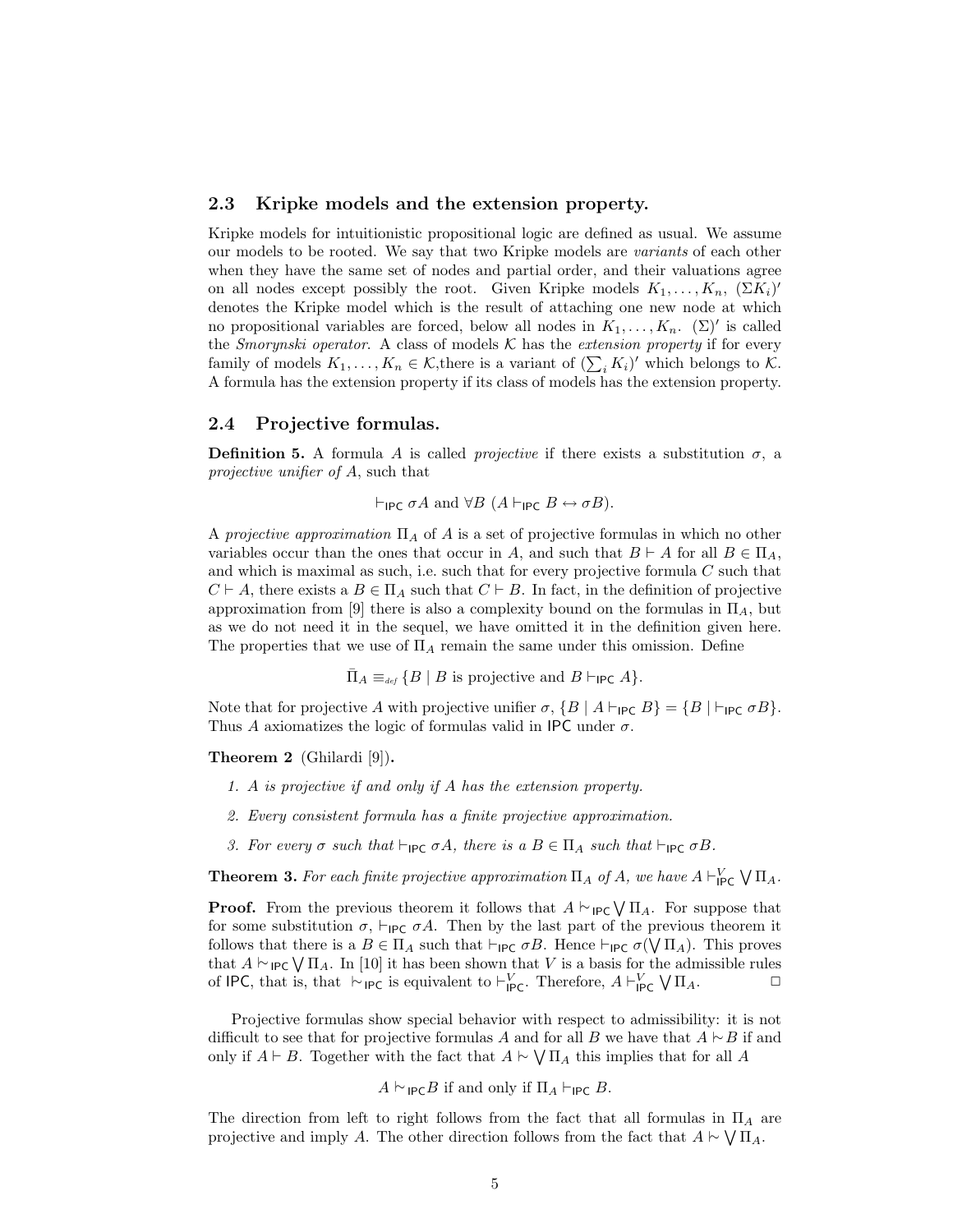**Lemma 1.** If A is projective, B is an atom or the negation of an atom, and  $A \wedge B$ is consistent, then  $A \wedge B$  is projective.

**Proof.** Show that  $A \wedge B$  has the extension property.  $\Box$ 

## 2.5 Projective saturation.

In the completeness proof for iBLP we show that if  $\Gamma \not\vdash_{\mathsf{IBLP}} A$  then  $\Gamma^* \not\vdash_{\mathsf{HA}} A^*$  for some arithmetical interpretation  $*$ . In the proof we need to replace  $\Gamma$  by some set  $\Theta$ with some extra properties as given in the lemma below. The main idea is that we have to make sure that a certain projective formula belongs to  $\Theta$ .

**Definition 6.** For a given set  $X$  of iBLP-formulas we define

$$
X_0 \equiv_{def} \{B \mid u:B \in X\}
$$
  
\n
$$
X_1 \equiv_{def} X_0 \cup \{u:B \mid u:B \in X\} \cup \{\neg u:B \mid \neg u:B \in X\}
$$

An implication  $(\bigwedge \Gamma \to A)$  is called *projectively saturated* if

Γ is consistent,

 $\Gamma \cap \overline{\Pi}_{\Gamma_1}$  is nonempty,

 $u:B \in \Gamma$  or  $\neg u:B \in \Gamma$ , for all  $u:B$  that occur in  $\Gamma$  or A.

**Lemma 2.** If  $\Gamma \nvdash_{i \text{BLP}} A$ , then there exists a projectively saturated  $(A \Theta \rightarrow A)$  such that  $\Theta \supseteq \Gamma$  and  $\Theta \not\models_{i \text{BLP}} A$ . If  $\Gamma$  is finite, we can take  $\Theta$  finite.

**Proof.** First construct  $\Delta \supseteq \Gamma$  such that  $\Delta \not\models_{i\text{BLP}} A$ , and  $u:B \in \Delta$  or  $\neg u:B \in \Delta$ , for all  $u: B$  that occur in  $\Delta$  or  $A$ .  $\Delta$  can be obtained by standard saturation techniques. It is finite when Γ is finite. Let  $B = \bigwedge \Delta_0$ . As  $\Delta_0 \vdash_{\mathsf{IPC}}^V \bigvee \Pi_{\Delta_0}$  by Theorem 3, we have  $\Delta \vdash_{\mathsf{IBLP}} \bigvee \Pi_{\Delta_0}$  by the axioms of iBLP (Theorem 1). Therefore, there is a  $C \in \Pi_{\Delta_0}$ such that  $\Delta \wedge C \not\models_{\mathsf{iBLP}} A$ . For if not,  $\Delta \wedge \bigvee \Pi_{\Delta_0} \vdash_{\mathsf{iBLP}} A$ , and whence  $\Delta \vdash_{\mathsf{iBLP}} A$ . Let

$$
B = C \land \bigwedge \{u : D, \neg v : E \mid u : D \in \Delta, \neg v : E \in \Delta\}
$$

and  $\Theta = \Delta \cup \{B\}$ . Note that  $\Theta \not\models_{\mathsf{iBLP}} A$ . Therefore, it remains to show that  $(\bigwedge \Theta \to A)$ is projectively saturated, for which it suffices to show that

- 1. Θ is consistent,
- 2.  $B \vdash_{\mathsf{IPC}} \Theta_1$  and B is projective,
- 3.  $u: D \in \Theta$  or  $\neg u: D \in \Theta$ , for all  $u: D$  that occur in  $\Theta$  or A.

We leave verification of the first statement to the reader. For the last statement, consider a  $u : D$  that occurs in  $\Theta$  or A. Thus  $u : D$  occurs in  $\Delta$  or B or A, and thus consider a  $u: D$  that occurs in  $\Theta$  or A. Thus  $u: D$  occurs in  $\Delta$  or B or A, and thus in  $\Delta$  or C, by the definition of  $\Delta$  and of B. By the definition of  $\sqrt{\Pi_{\Delta_0}}$ , all variables that occur in C occur in  $\Delta_0$ , whence in  $\Delta$ . Thus  $u: D$  occurs in  $\Delta$ . The construction of  $\Delta$  implies that whence  $u: D \in \Delta$  or  $\neg u: D \in \Delta$ , which again implies the statement. For the second statement, note that the projectivity of B follows from Lemma 1. For  $B \vdash_{\mathsf{IPC}} \Theta_1$ , consider a  $u : D \in \Theta$ . As observed above,  $u : D$  occurs in  $\Delta$ , and whence  $u: D \in \Delta$  by the consistency of  $\Theta$ . Therefore,  $B \vdash_{\mathsf{IPC}} u: D$ . Similar reasoning applies to  $\neg u: D \in \Theta$ .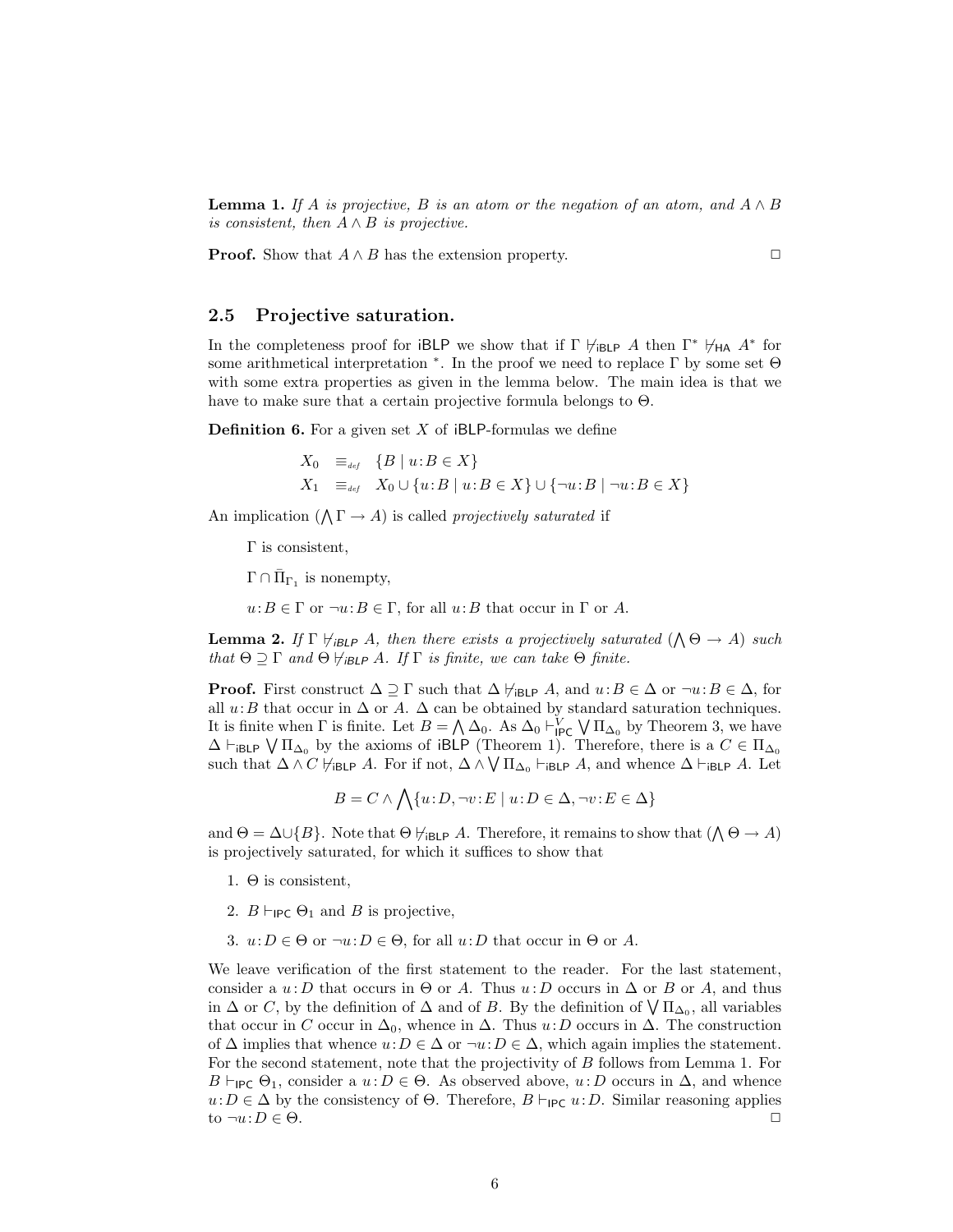# 3 Completeness.

In the completeness proof for iBLP that we present in this section we will use de Jongh's theorem that states that the propositional logic of HA is IPC.

Theorem 4 (de Jongh's theorem [19]). IPC  $\vdash$  A if and only if  $HA \vdash \tau A$  for all substitutions  $\tau$ .

The main part of the completeness proof lies in the following lemma that shows that the existence of certain substitutions suffice to construct certain arithmetical interpretations.

**Lemma 3.** If for some finite projectively saturated  $(\bigwedge \Gamma \to A)$ ,  $\Gamma \nvdash_{i \text{BLP}} A$  and there is a substitution  $\sigma$  such that

- 1.  $\vdash_{\mathsf{IPC}} \sigma B \wedge \sigma(u:B)$  for all  $u:B \in \Gamma$ ,
- 2.  $\vdash_{\mathsf{IPC}} \neg \sigma(u:B)$  for all  $\neg u:B \in \Gamma$ ,
- 3. σΓ $\forall$ IPC σΑ,

then there is a arithmetical interpretation \* such that  $\Gamma^* \not\models_{\mathsf{HA}} A^*$ .

**Proof.** Let  $\bigwedge \Gamma \to A$  be as in the lemma. Let ∘ denote composition of substitutions. By de Jongh's theorem (Theorem 4), using the fact that  $\Gamma$  is finite, there is a substitution  $\tau'$  such that  $\tau' \circ \sigma(\Gamma) \not\vdash_{HA} \tau' \circ \sigma(A)$ . Let  $\tau = \tau' \circ \sigma$ . Thus  $\tau \Gamma \not\vdash_{HA} \tau A$ . Recall that  $\sigma, \tau'$  and  $\tau$  treat formulas  $u:B$  as propositional variables. Note that

$$
\forall u : B \in \Gamma \text{ HA} \vdash \tau B \land \tau(u : B) \text{ and } \forall \neg u : B \in \Gamma \text{ HA} \vdash \neg \tau(u : B). \tag{1}
$$

We pick a Gödel numbering of the joint language of  $iBLP$  and HA that is injective, i.e. such that

$$
\ulcorner A \urcorner = \ulcorner B \urcorner \leftrightarrow A \text{ and } B \text{ coincide.}
$$

We define a desired arithmetical interpretation <sup>∗</sup> by a fixed point construction in a similar way as in [3]. First for a given proof predicate  $Prf(x, y)$  we define an auxiliary translation  $(\cdot)^+$  as follows:

> $p^+$  =  $\tau(p)$  for propositional variables p  $u^+$  =  $\lceil u \rceil$  for proof variables u  $(u:B)^+ = Prf(u^+,\ulcorner B^{+\urcorner})$  $(\cdot)^+$  commutes with connectives

Let  $PROOF(x, y)$  denote a standard nondeterministic proof predicate

x is a code of a derivation in HA which contains a formula having a code y.

Without loss of generality we assume that  $PROOF(\lceil u \rceil, n)$  is false for any proof variable u and any  $n \in \omega$ . By the arithmetical fixed point argument we construct a formula  $Prf(x, y)$  such that HA proves the following fixed point equation:

$$
Prf(x, y) \leftrightarrow \text{PROOF}(x, y) \lor \text{``}x = \ulcorner u \urcorner \text{ for some proof variable } u \text{ and}
$$
  
 $y = \ulcorner B^+ \urcorner \text{ for some iBLP-formula } B \text{ such that } u : B \in \Gamma \text{''}$ 

Consider the arithmetical interpretation  $(\cdot)^*$  given by Prf as a proof predicate and by

$$
p^* = \tau(p) \quad \text{for propositional variables } p
$$
  

$$
u^* = \ulcorner u \urcorner \quad \text{for proof variables } u.
$$

The following claims imply that Prf is indeed a proof predicate and that  $\Gamma^* \not\models_{\mathsf{HA}} A^*$ , and whence complete the proof of the theorem.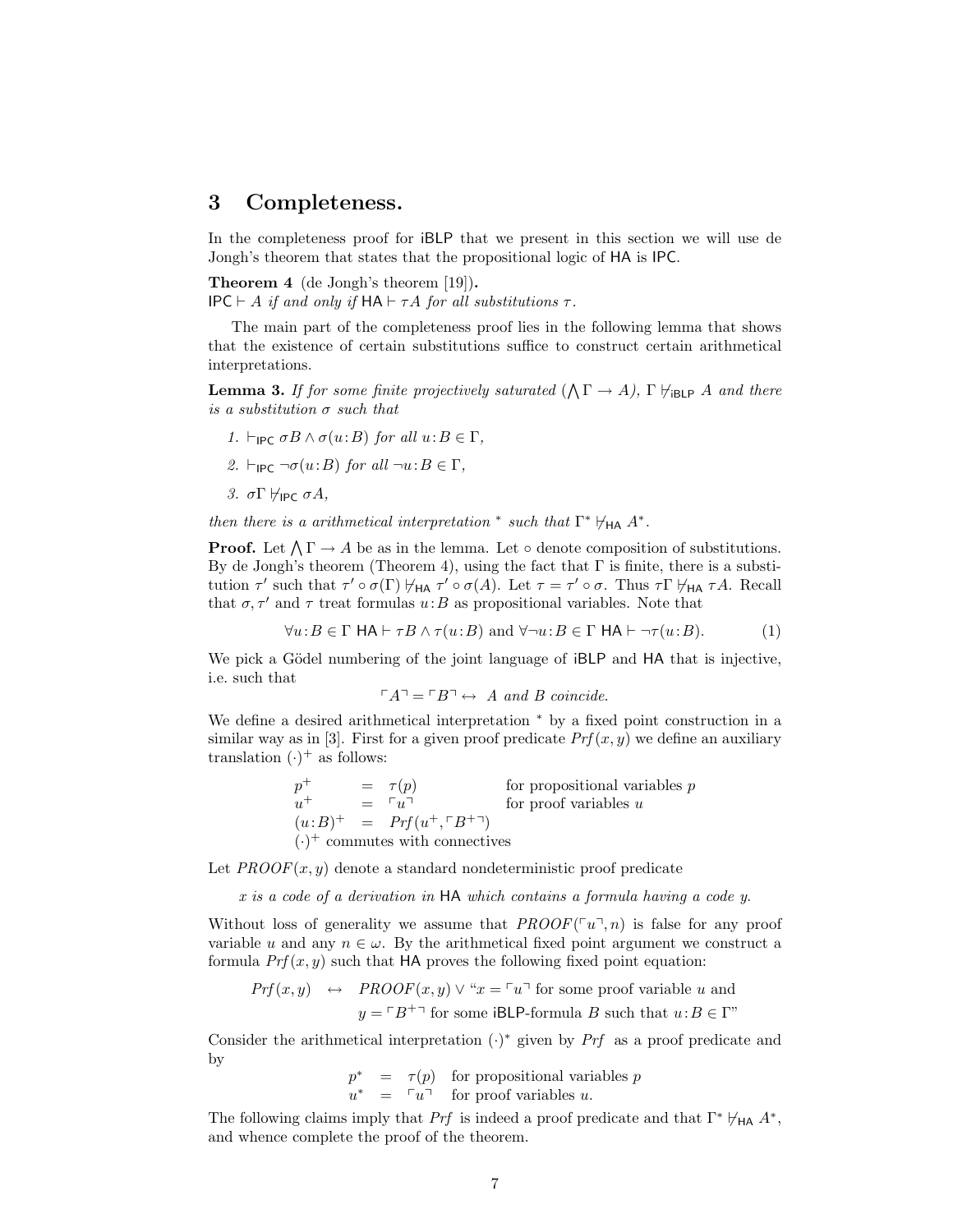**Claim 4.** For all B,  $B^+ = B^*$ . For all B that occur in  $\Gamma$  or A,  $HA \vdash B^* \leftrightarrow \tau B$ . For all proof variables  $u, u^+ = u^*$ .

Proof of the claim. The last statement holds by definition. For the first statement we use formula induction. If B is a propositional letter,  $B^+ = \tau(B) = B^*$ . If  $B = u : C, B^+ = Prf(\ulcorner u \urcorner, \ulcorner B^{+} \urcorner) = Prf(u^*, \ulcorner B^{*} \urcorner) = B^*$  because  $\ulcorner u \urcorner = u^*$  and  $B^+ = B^*$  by IH, whence  $\lceil B^{+} \rceil = \lceil B^{*} \rceil$ . The steps corresponding to the connectives follow easily.

The second statement is also proved by formula induction. Consider a B that occurs in  $\Gamma$  or A. If B is a propositional letter it follows by definition. If  $B = u \cdot C$ , either  $u: C \in \Gamma$  or  $\neg u: C \in \Gamma$ , as  $\Gamma \to A$  is projectively saturated. If  $u: C \in \Gamma$ , then  $HA \vdash \tau(u:C)$  by (1). By the fixed point equation above,  $HA \vdash Prf(u^+, \ulcorner C^{+}\urcorner),$ whence  $HA \vdash (u:C)^+$ . By the first statement of the claim this implies  $HA \vdash (u:C)^*$ . Thus  $HA \vdash (u : C)^* \leftrightarrow \tau(u : C)$ . The case that  $\neg u : C \in \Gamma$  is similar. The steps corresponding to the connectives are easy.

**Claim 5.** HA  $\vdash \varphi$  if and only if  $Prf(n, \lceil \varphi \rceil)$  for some  $n \in \omega$ .

Proof of the claim. The direction from left to right is clear, as the standard proof predicate PROOF is contained in Prf. For the direction from right to left, we distinguish two cases:  $PROOF(n, \lceil \varphi \rceil)$  or  $n = \lceil u \rceil$  and  $\lceil \varphi \rceil = \lceil B^{+} \rceil$  for some proof variable u and some iBLP-formula B such that  $u : B \in \Gamma$ . In the first case,  $HA \vdash \varphi$ follows because PROOF is the standard proof predicate. In the second case, note that  $u : B \in \Gamma$  implies  $HA \vdash \tau B$  by (1). Thus, by the previous claim and the fact that B occurs in Γ,  $HA \vdash B^+$ . By assumption on the Gödel numbering,  $\varphi$  and  $B^+$ coincide, which gives  $HA \vdash \varphi$ . This finishes the proof of the lemma.

**Theorem 5.** For finite  $\Gamma$ ,  $\Gamma \vdash_{\mathsf{iBLP}} A$  if and only if  $\Gamma^* \vdash_{\mathsf{HA}} A^*$  for every arithmetical interpretation <sup>∗</sup> .

Proof. Soundness, the direction from left to right, is treated in Proposition 1. We prove completeness. Assume  $\Gamma \not\models_{\mathsf{IBLP}} A$ . By Lemma 2, there is a finite  $\Theta \supseteq \Gamma$  such prove completeness. Assume 1  $\tau_{iBLP}$  A. By Lemma 2, there is a limite  $\Theta \supseteq 1$  such that  $\Lambda \Theta \to A$  is projectively saturated and  $\Theta \not\models_{iBLP} A$ . We show that there is an arithmetical interpretation such that  $\Theta^* \not\vdash_{\mathsf{HA}} A^*$ . This will prove that  $\Gamma^* \not\vdash_{\mathsf{HA}} A^*$ . Let  $B \in \Theta \cap \overline{\Pi}_{\Theta_1}$ , which exists because  $\Theta$  is saturated. Let  $\sigma$  be a projective unifier for  $B$ , i.e. a substitution such that

 $\vdash_{\mathsf{IPC}} \sigma B$  and  $\forall D \ (B \vdash D \leftrightarrow \sigma D).$ 

We show that  $\sigma$  fulfills the conditions of Lemma 3, i.e.

- 1.  $\vdash_{\mathsf{IPC}} \sigma C \wedge \sigma(u:C)$  for all  $u:C \in \Theta$ ,
- 2.  $\vdash_{\mathsf{IPC}} \neg \sigma(u:C)$  for all  $\neg u:C \in \Theta$ ,
- 3.  $\sigma\Theta$   $\forall$ IPC  $\sigma A$ ,

Recall (Section 2.4) that

$$
\{D \mid B \vdash_{\mathsf{IPC}} D\} = \{D \mid \vdash_{\mathsf{IPC}} \sigma D\}.
$$

For 3., note that since  $\Theta \vdash_{\mathsf{IPC}} B$ , we have  $B \nvDash_{\mathsf{IPC}} \bigwedge \Theta \to A$ , and thus  $\nvdash_{\mathsf{IPC}} \sigma(\bigwedge \Theta \to$ A). For 1. and 2., consider  $u : D \in \Theta$ . Then  $D \in \Theta_1$  and  $u : D \in \Theta_1$ . As  $B \vdash_{\mathsf{IPC}} \Theta_1$ , this gives  $B \vdash_{\mathsf{IPC}} D \wedge u : D$ , and thus  $\vdash_{\mathsf{IPC}} \sigma D \wedge \sigma(u : D)$ . If  $\neg u : D \in \Theta$ , then  $B \vdash_{\mathsf{IPC}} \neg u : D$ , so  $\vdash_{\mathsf{IPC}} \sigma(\neg u : D)$ , thus  $\vdash_{\mathsf{IPC}} \neg \sigma(u : D)$ . This shows that  $\sigma$  fulfills the conditions of Lemma 3, and whence there exists an arithmetical interpretation such that  $\Theta^* \not\models_{\mathsf{HA}} A^*$ . . ✷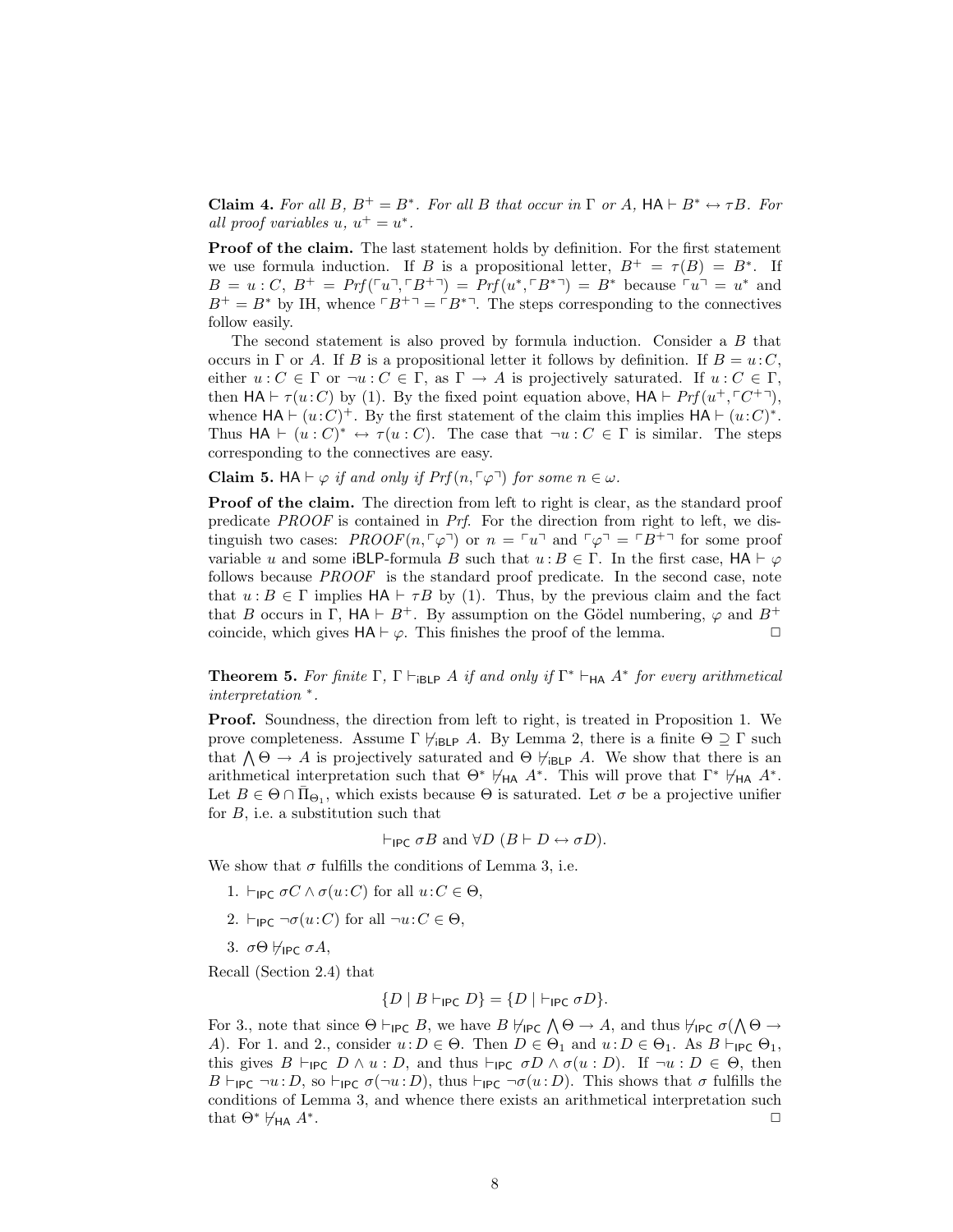# 4 Discussion.

The next step in building intuitionistic logic of proofs iLP should be adding to iBLP operations on proofs. In order to get the internalization property

$$
\frac{A_1, A_2, \dots, A_n \vdash_{\mathsf{iLP}} B}{u_1: A_1, u_2: A_2, \dots, u_n: A_n \vdash_{\mathsf{iLP}} t(u_1, u_2, \dots, u_n): B}
$$

we should add operations similar to *application* "∘" and *proof checker* "!" (cf. [3]). Furthermore, by adding also the *choice* operation  $+$ ", we could gain a capacity to naturally capture the intuitionistic version of the modal logic S4 and hence the modal  $\lambda$ -calculus [7, 15, 16]. Note, that in iLP every admissible rule of HA will be represented by a proof term. Indeed, consider an admissible rule  $F/G$ . Then  $!u: F \to G$  for some proof variable u not occurring in  $F, G$  is a theorem of iLP. By internalization, there should be a proof term g such that  $\vdash_{\mathsf{iLP}} g : (\mathsf{!}u : F \to G)$ . Using application we can conclude that  $\vdash_{i\textsf{LP}} u : !u : F \to (g \circ u) : G$ . By the proof checker operation,  $\vdash_{\mathsf{iLP}} u : F \to u : !u : F$ , and hence  $\vdash_{\mathsf{iLP}} u : F \to (g \circ u) : G$ . The latter shows that a proof term  $g \circ u$  represents the rule  $F/G$  in iLP.

The explicit axiomatization of admissible rules by Visser's series  $V_n = F_n/G_n$ established in [10, 11, 12] allows us to guess a more concise formulation of iLP in style of the classical logic of proofs LP.

**Definition 7.** The *intuitionistic logic of proofs*, iLP, consists of the following axioms and rules:

| -A1        | Axioms of IPC                         |                                                 |
|------------|---------------------------------------|-------------------------------------------------|
| A2         | $u: F \to F$                          |                                                 |
| A3         | $s:(F\to G)\to (t:F\to (s\cdot t):G)$ | application                                     |
| <i>A</i> 4 | $t: F \to t: \mathcal{F}: F$          | proof checker                                   |
| A5         | $s: F \to (s+t): F$                   |                                                 |
|            | $t: F \to (s+t): F$                   | <i>choice operation</i>                         |
| -46        | $u: F \vee \neg u: F$                 |                                                 |
|            | $A7_n \t t: F_n \to f_n(t): G_n,$     | $f_n$ is a functional symbol specific for $V_n$ |
| -R1        | Modus Ponens                          |                                                 |
| R2         | c:A.                                  | c is a proof constant, $A \in A1 - A7_n$        |

This system is obviously sound with respect to the provability interpretation where operations  $\cdot, !$ ,  $+$ ,  $f_n$  are interpreted the intended way. It is easy to see that iLP enjoys internalization property and contains proof terms for each admissible rule in IPC. We conjecture that this system is also arithmetically complete and believe, this fact could be established within the circle of ideas presented in this note and in [3].

# References

- [1] S. Artemov, "Logic of Proofs", Annals of Pure and Applied Logic, v. 67, pp. 29–59, 1994.
- [2] S. Artemov, "Operational Modal Logic," Tech. Rep. MSI 95-29, Cornell University, December 1995.
- [3] S. Artemov, "Explicit provability and constructive semantics", The Bulletin for Symbolic Logic, v. 7:1, pp. 1-36, 2001.